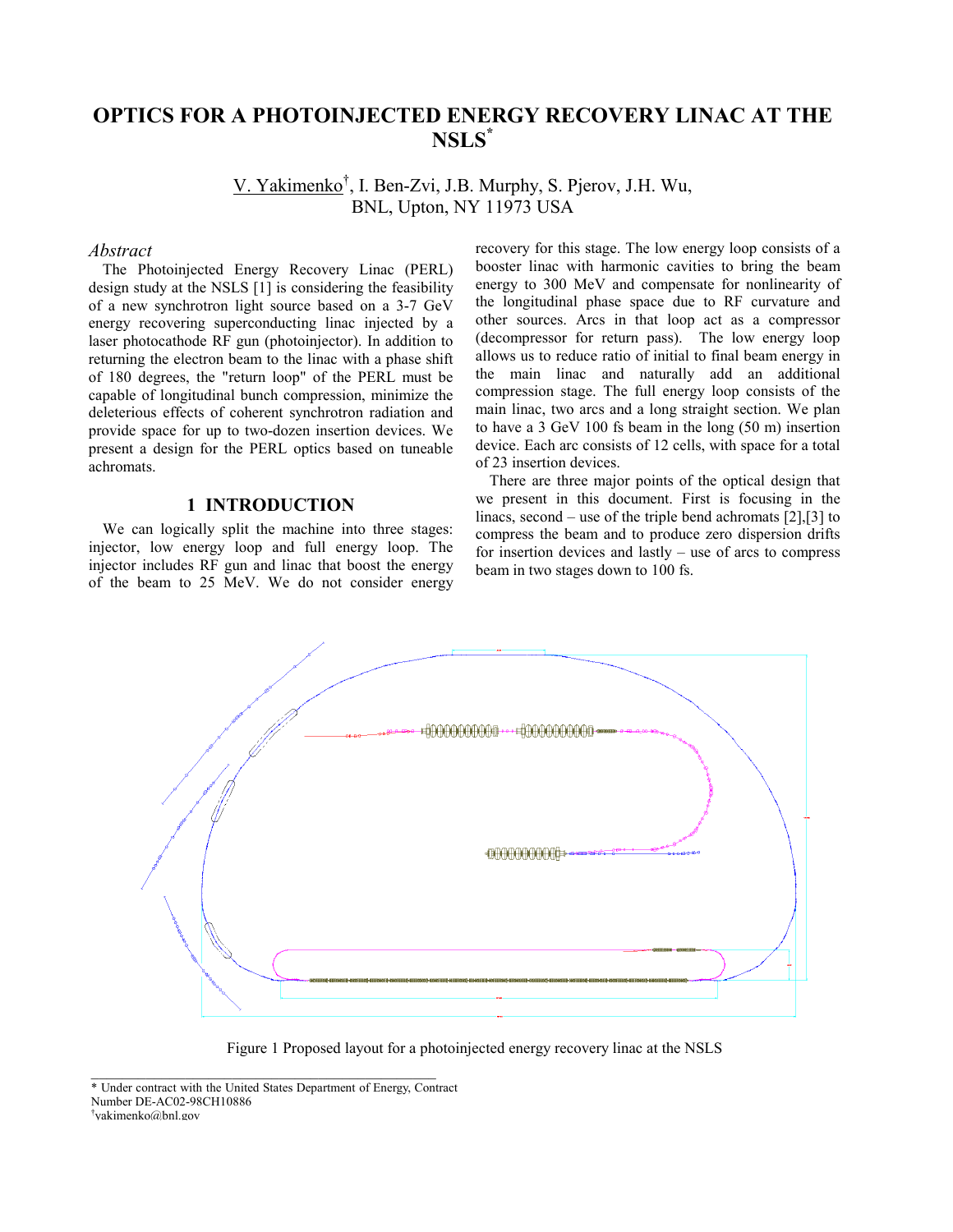# **2 OPTICAL SOLUTIONS IN THE LINAC**

We plan to use single triplet focusing in the middle of the low energy linac. Both accelerated and decelerated beams would have approximately same energy in the triplet location and would see the same focusing. The harmonic cavities that improve the linearity of the longitudinal phase space will be installed in the middle as well. That design works for the low energy linac because its overall length is relatively short. We suggest using the usual FODO focusing for the main 200 m long linac with 10 m long accelerating sections. All quadrupole have the same strength and as FODO type of focusing offers the least energy dependence as compared to doublet or triplet focusing schemes. We achieved uniform growth (for the acceleration path, and the opposite for deceleration) of the β-functions over the length of the linac and nearly constant beam sizes in the linac as the emittance is reduced due to adiabatic damping.



Figure 2 Optical functions in the main linac.

## **3 TRIPLE BEND ACHROMATS**

The optical solution for the machine is based on a triple bend achromat cell. It was chosen mainly due to the fact that it allows tunability for the compression/ decompression of the beam. This is done by changing the dispersion function in the middle dipole with a set of quadruples between dipoles. Four such cells can form a second order achromat if one would satisfy phase advance condition [3]. Table 1 presents a basic parameter set, including phase advances for the triple bend achromats used in the layout. We use four types of those cells. The very compact design of the low energy arc provides a very limited tunability of the  $R_{56}$  and has no space for the insertion devices. Nevertheless, those 6 m cells have the required compression, good control of the β-functions and form a second order achromat in the horizontal plane.



Figure 3 Optical functions of the small arc cell

**Table 1 Basic set of parameters for triple bend achromat cells** 

|                    | Small    | Large arc cells |       |       |
|--------------------|----------|-----------------|-------|-------|
|                    | arc cell | N <sub>0</sub>  | Unity | Minus |
|                    |          | compr.          |       | unity |
| Length $[m]$       |          | 20              | 20    | 30    |
| Phase adv. $v_x$   | 0.75     | 1.5             |       | 1.5   |
| Phase adv. $v_{v}$ | 0.25     | 0.9             | 09    | 0.9   |
| Compression        |          |                 | 3.5   | 3.5   |
| $R_{56}$ [cm]      |          |                 |       |       |
| Bending angle      | 45       | 22.5            | 11.25 | 11.25 |
| [deg]              |          |                 |       |       |

The second type of the triple bend achromat cells is used in the first 4 cells, that form a 90 degree bend in the large arc. These cells are isochronous by design, since we postpone compression to the shortest beam. The reason for this approach is to limit the possible degradation of the beam due to various coherent effects in the small aperture insertion devices and bending magnets [4]. All cells in the large arc have 6 m straight dispersion free drifts for the insertion device.



Figure 4 Optical functions of the no-compression cell in the large arc.